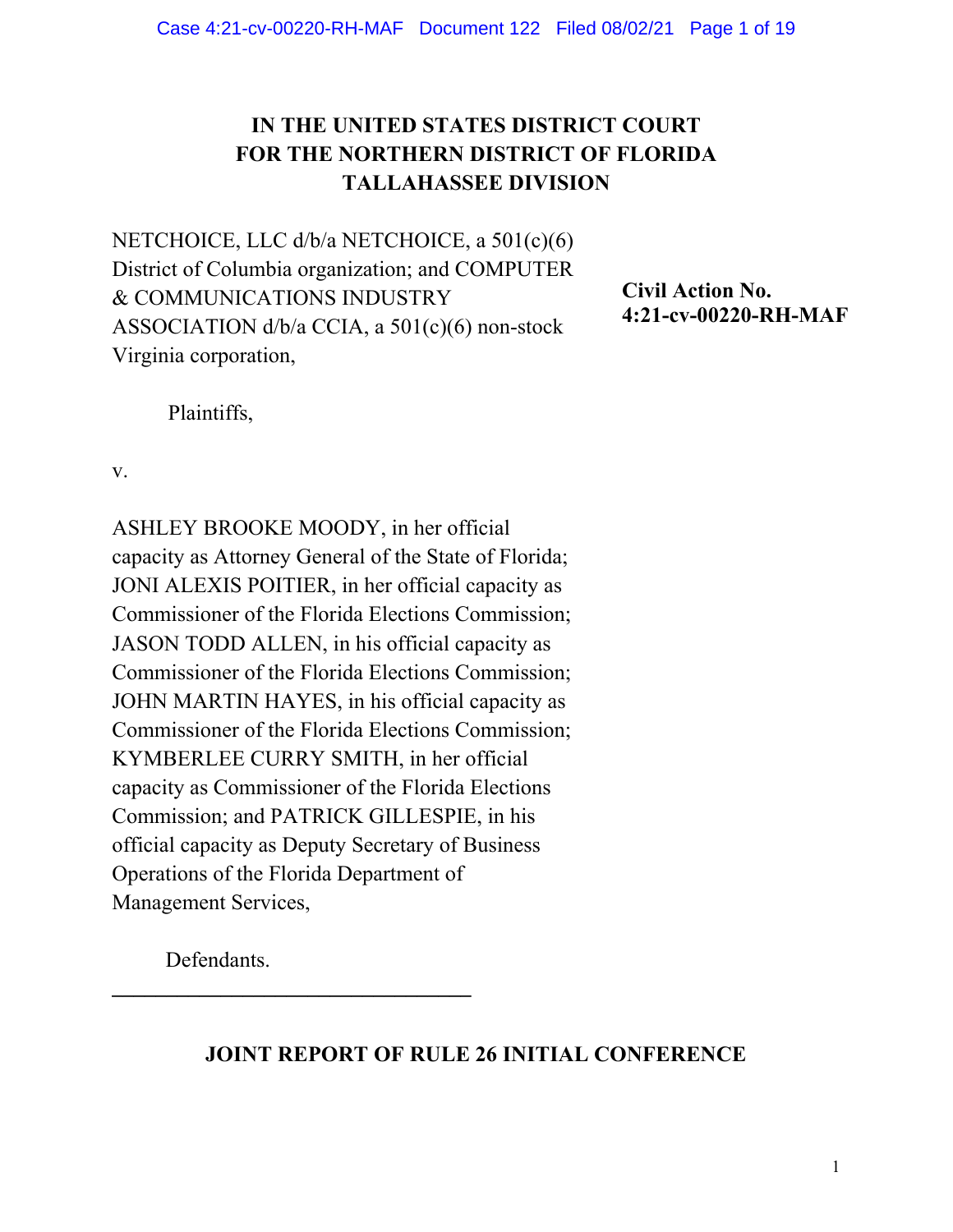The Parties held a Rule 26(f) conference by telephone on July 16, 2021. In accordance with Rule 26(f) and Local Rule 16.1, and the Court's Initial Scheduling Order dated June 10, 2021, the Parties to this action jointly submit the following report.

#### **I. Nature of the Case**

Plaintiffs challenged Florida Senate Bill 7072 (S.B. 7072), which seeks to regulate how "social media platforms," as defined by the statute, moderate content posted by third parties. Plaintiffs allege that the statute violates the First Amendment, the Due Process Clause under the Fifth and Fourteenth Amendments, the Commerce Clause, and the Equal Protection Clause, and that the law is preempted by Section 230 of the Communications Decency Act. Shortly after filing the Complaint, Plaintiffs moved to preliminarily enjoin enforcement of the statute. The Court granted Plaintiffs' motion, and the preliminary injunction took effect on June 30, 2021. The State Defendants filed their answer and defenses on July 15, 2021, contending, *inter alia*, that the challenged law passes constitutional muster and that, insofar as Section 230 would purport to shield Plaintiffs and their members from the provisions of the challenged law, Section 230 is unconstitutional as applied.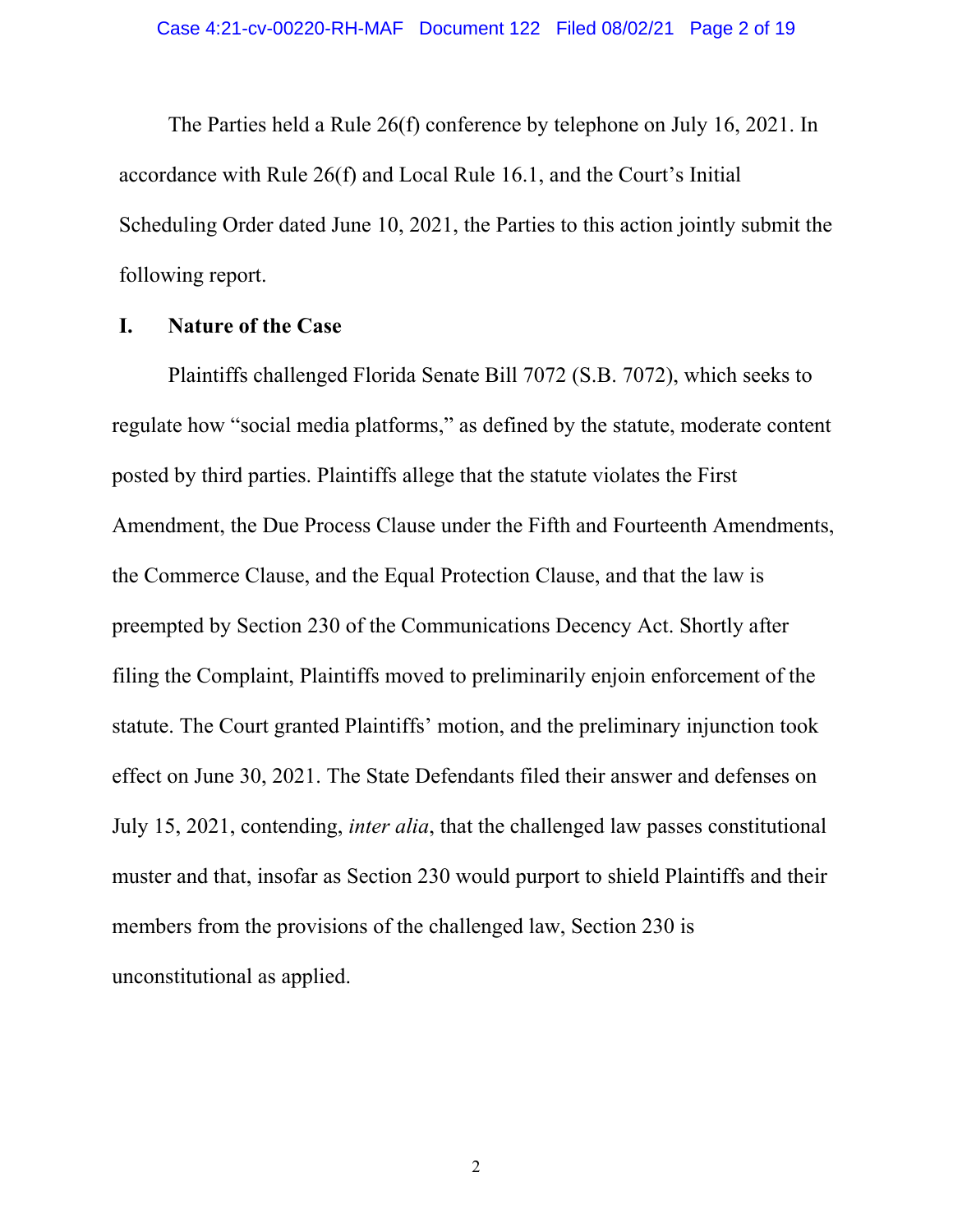#### Plaintiffs' Position

This constitutional challenge to S.B. 7072 turns on overwhelmingly legal as opposed to factual issues. Plaintiffs' Complaint asserts four claims based on constitutional violations and one claim based on preemption under Section 230. The violations of the First Amendment and other constitutional provisions, as well as the conflict with Section 230, are apparent from the plain text of the statute's provisions. Likewise, the discriminatory motivations behind the statute are equally clear from, among other things, official public statements made by the Governor and legislators in promoting and passing this law. Because this case can readily be resolved on legal grounds with little, if any, further factual development, extensive discovery is not necessary and would only serve to delay the proceedings.

In the interest of efficiently resolving this dispute, Plaintiffs intend to file an early motion for summary judgment well before the close of discovery. The motion will set forth why the claims in the Complaint should be resolved in Plaintiffs' favor based on the text of S.B. 7072, the relevant legal authorities, materials in the public record, and limited facts that are not subject to genuine dispute. By establishing why S.B. 7072 is unconstitutional and why Plaintiffs are entitled to judgment on the legal issues, the motion will in turn demonstrate the lack of any need for discovery, much less the extensive and highly burdensome discovery that the State apparently contemplates. If the State continues to insist on wide-ranging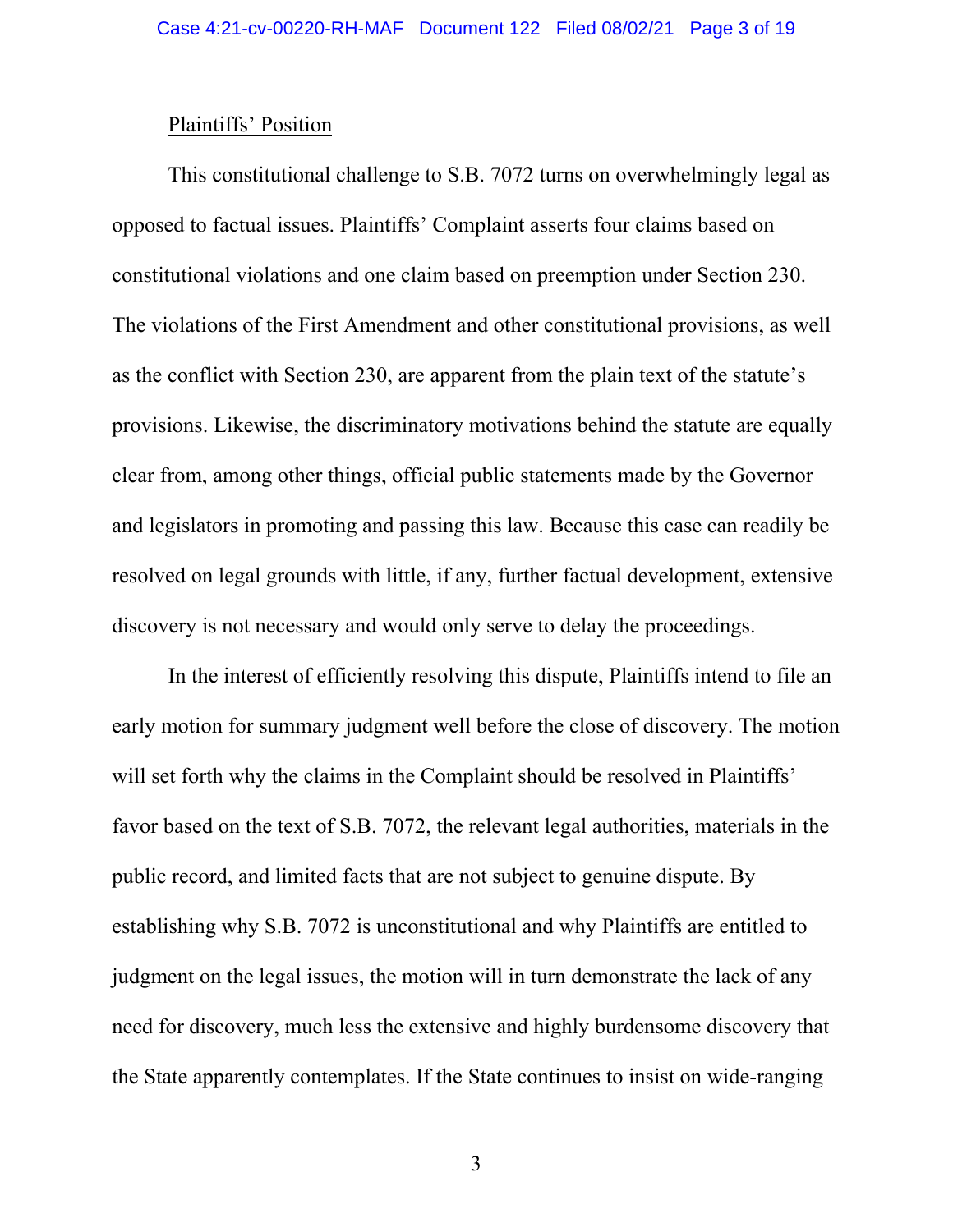demands and/or subpoenas, it should demonstrate a legitimate and compelling need and basis for such discovery in response to Plaintiffs' motion for summary judgment. *See, e.g*., *Google, Inc. v. Hood*, 96 F. Supp. 3d 584, 598 (S.D. Miss. 2015) (recognizing that a state Attorney General's subpoena that "interfere[d] with Google's [editorial] judgment" would "likely produce a chilling effect on Google's protected speech, thereby violating Google's First Amendment rights"), *vacated and remanded on procedural grounds,* 822 F.3d 212 (5th Cir. 2016); *see also Gibson v. Fla. Legislative Investigation Comm.*, 372 U.S. 539, 546 (1963) ("[I]t is an essential prerequisite to the validity of an investigation which intrudes into the area of constitutionally protected rights of speech . . . that the State convincingly show a substantial relation between the information sought and a subject of overriding and compelling state interest.").

#### State Defendants' Position

S.B. 7072 regulates the content moderation decisions of social media platforms, and Plaintiffs' flagship claim is that such regulation violates the First Amendment. To prevail on this theory, Plaintiffs must establish as a threshold matter that the First Amendment protects their members' choices about which user-generated content to host. Resolving this threshold issue will require the Court to answer questions of fact as well as law. How, as a practical matter, do Plaintiffs' members decide which content to host and present to viewers? To what extent do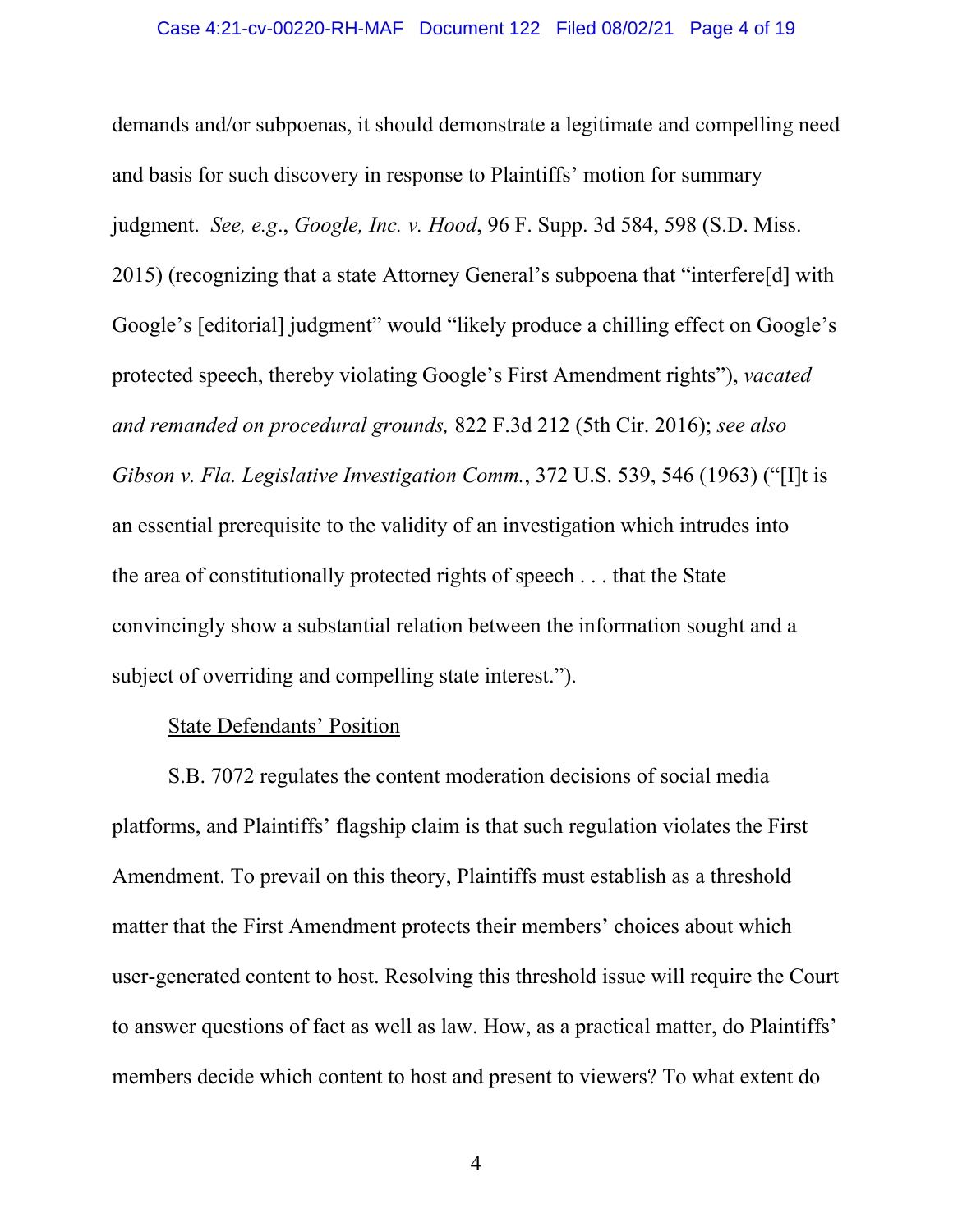Plaintiffs' members intend to convey a message or curate speech around a central theme through their content moderation decisions? What do Plaintiffs' members mean when they disclaim responsibility for the speech they host in their terms of service? The Court cannot decide whether key provisions of S.B. 7072 regulate social media platforms' speech without first answering these and other questions of fact. Many of the same and other related questions are also important to Plaintiffs' preemption claim, which rests in part on Plaintiffs' contention that their members exercise editorial judgment through their content moderation decisions.

If the Court concludes that S.B. 7072 regulates activity protected by the First Amendment, it will then need to determine the appropriate level of scrutiny. This issue also depends in part on questions of fact. Common carriers are entitled, at most, to very modest First Amendment protection, and common carrier status turns in part on the extent of an entity's market power and the availability of alternate means by which consumers can obtain the service the entity offers. Moreover, intermediate rather than strict scrutiny is the appropriate level of scrutiny for certain regulations of speech by entities that are bottlenecks for the speech of others. Whether Plaintiffs' members are properly treated as common carriers and whether they are bottlenecks for their users' speech are thus additional legitimate topics for discovery. And whichever level of scrutiny the Court adopts, it will need to decide whether S.B. 7072 is justified in light of the nature and scope of the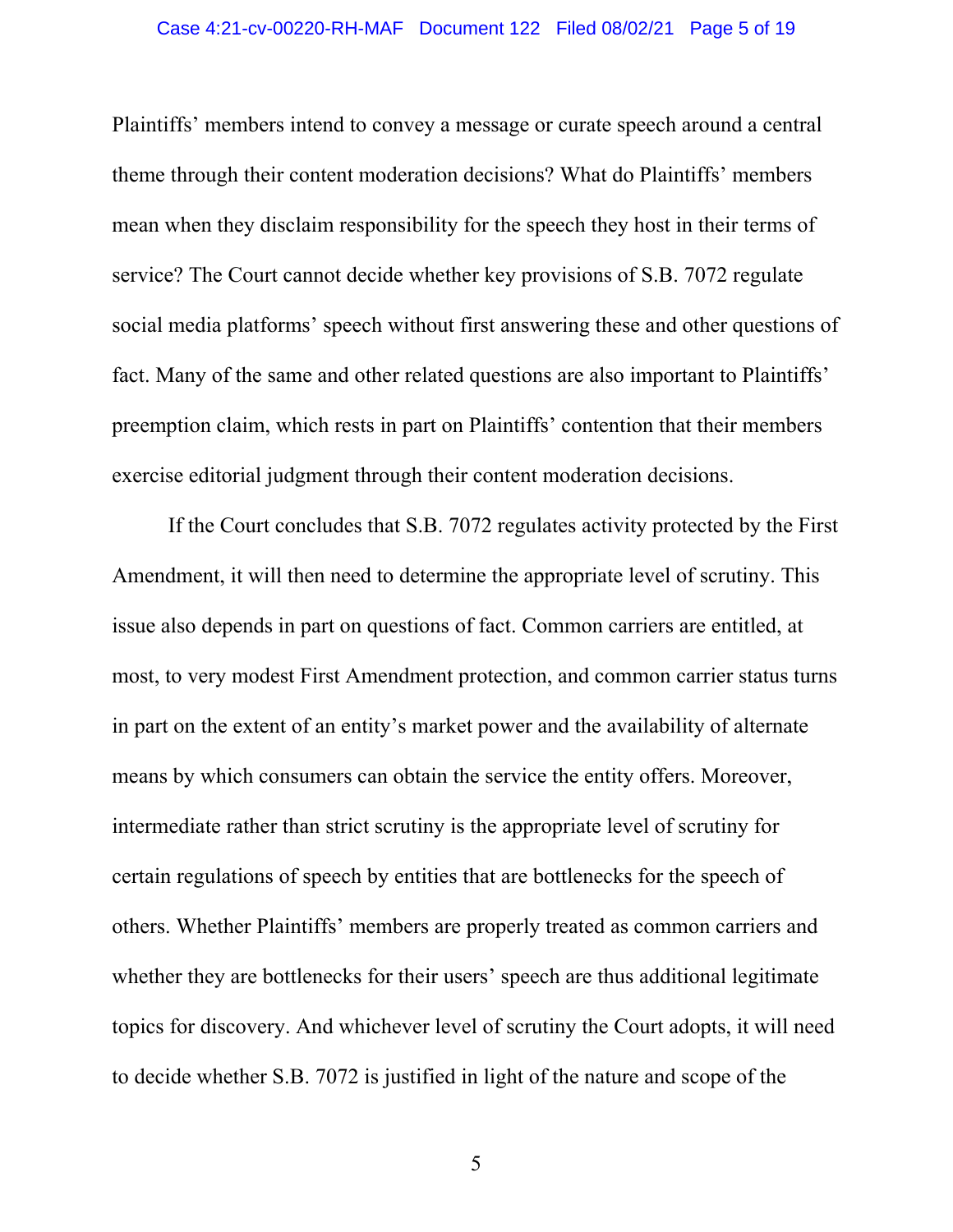problem this law addresses. Whether Plaintiffs' members engage in arbitrary and unfair content moderation decisions is therefore another legitimate topic for discovery.

Plaintiffs' other claims likewise turn on questions of fact as well as law. For example, Plaintiffs' dormant commerce clause claim depends in part on the extent to which S.B. 7072 burdens interstate commerce. And whether 47 U.S.C. § 230 is consistent with the First Amendment depends in part on the extent to which Plaintiffs' members coordinate their content moderation decisions with government actors.

While it is understandable that Plaintiffs would prefer to avoid discovery on these and other topics, they chose to file this lawsuit and must bear the ordinary burdens of civil litigation.

### **II. Possibility of Settlement**

Given the nature of this case, a settlement is highly unlikely. Nor do the Parties believe there are alternative dispute resolution processes that would be helpful in facilitating settlement.

### **III. Proposed Timetables and Cutoff Dates**

The Parties have not agreed to consolidate the preliminary injunction proceedings with any other phase of this litigation.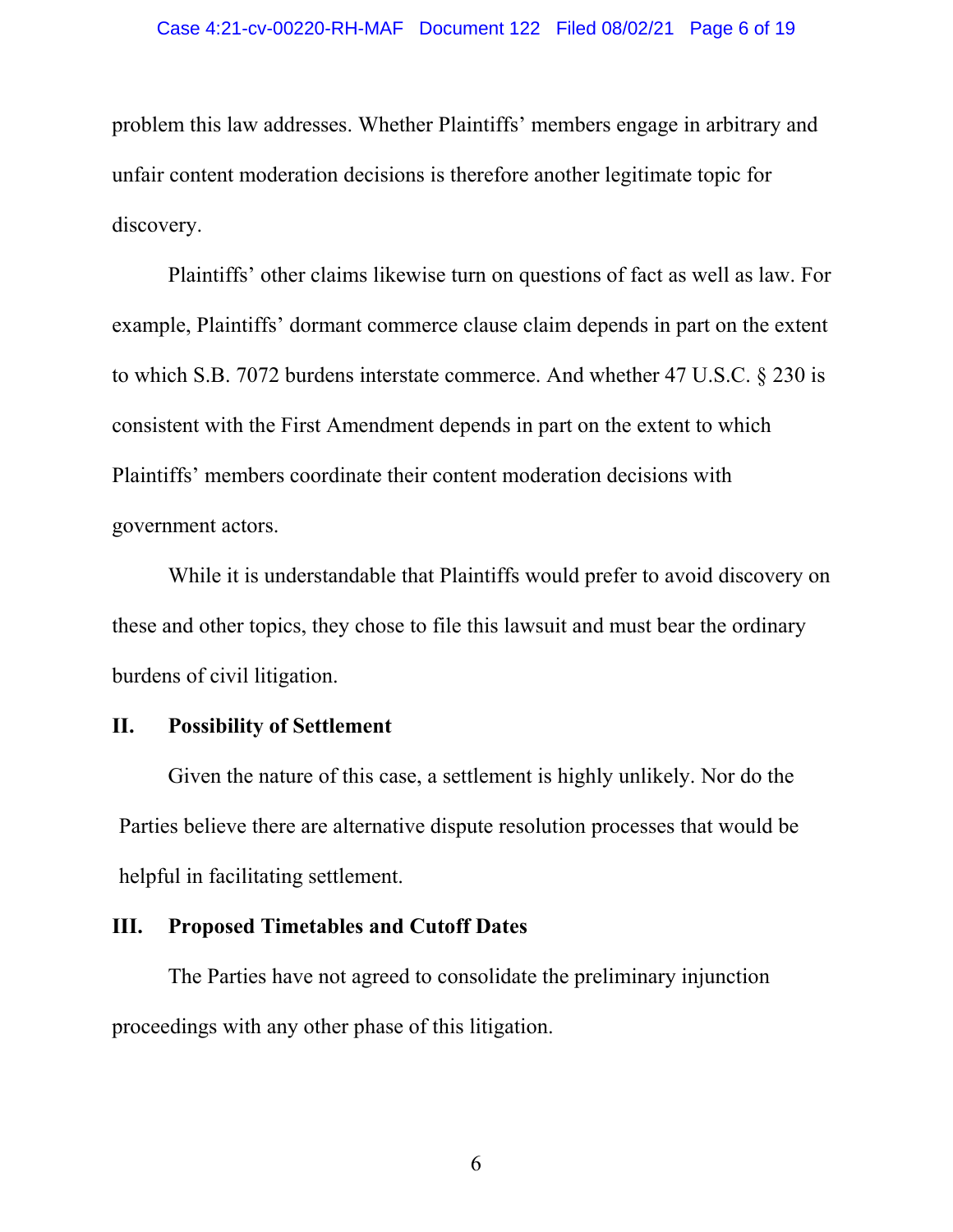### Plaintiffs' Position

In light of the Court's Initial Scheduling Order and Rule 16(b)(3)(A),

Plaintiffs propose the following deadlines:

- Joinder of other parties: August 6, 2021
- Amendment of pleadings: August 6, 2021
- Completion of discovery: November 15, 2021 (per the Court's Initial Scheduling Order)
- Filing of dispositive motions: November 15, 2021

Plaintiffs oppose the State's request to extend the case schedule. In its Initial Scheduling Order, the Court set a discovery deadline of November 15, 2021 and a two-week trial period starting on February 22, 2022. It stated that "[t]hese dates will be moved earlier on an agreed motion or on a contested motion showing good cause. The parties should request a delay of these dates only for good cause."

The State seeks to prolong each remaining stage of the litigation by many months beyond the Court's established deadlines, far in excess of the minimal, if any, time needed for discovery in this case. The State does not attempt to explain why it needs that much time. This delay is apparently designed to give the State ample opportunity to engage in fishing expeditions while denying Plaintiffs the chance to secure permanent relief in a timely manner. Without a permanent injunction and a declaratory judgment invalidating the law, Plaintiffs and their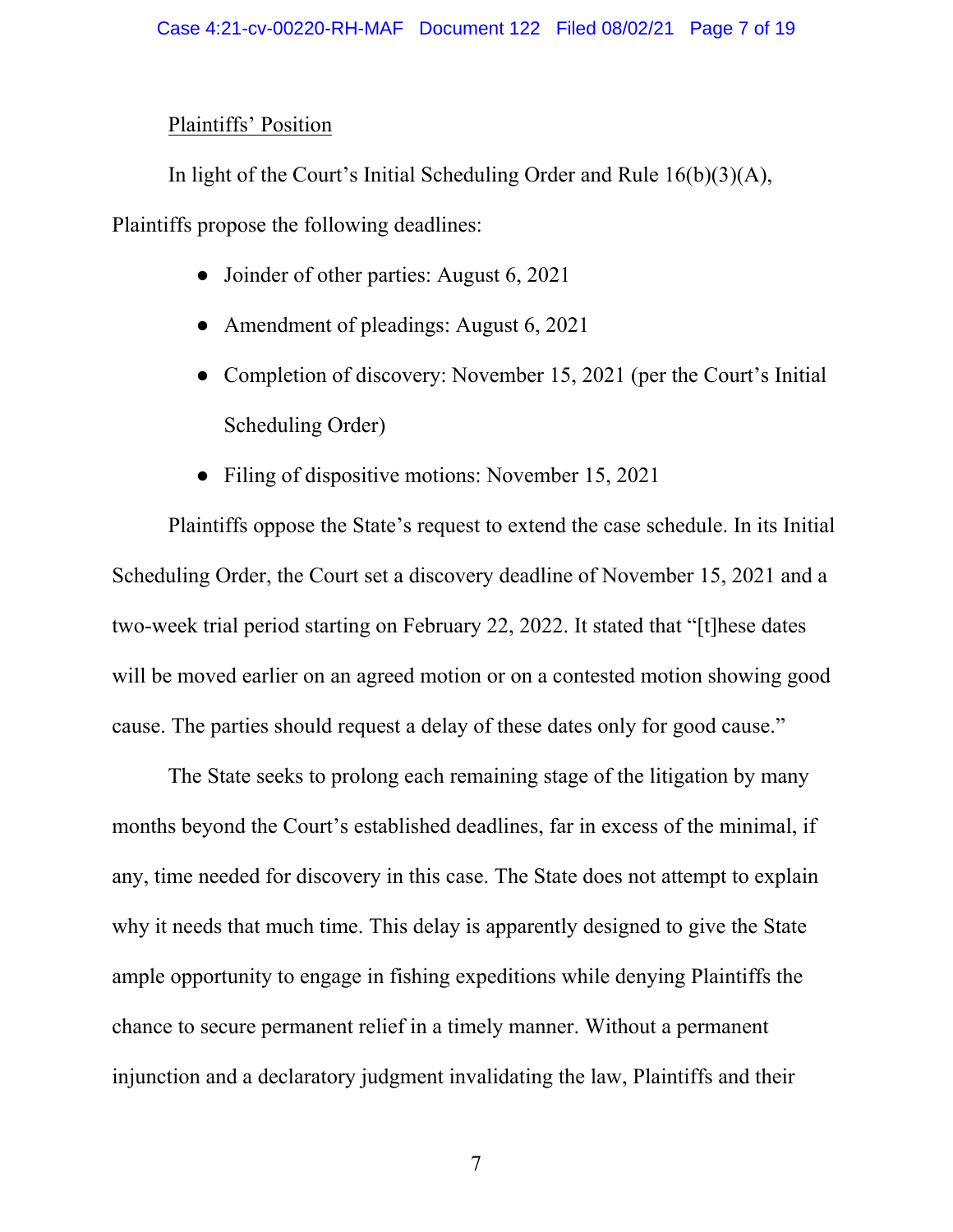members are left exposed to private actions alleging violations of S.B. 7072's extremely broad provisions, each of which carries the threat of onerous statutory damages.<sup>1</sup> In short, the State falls far short of showing "good cause" to delay the proceedings, and such delay would cause substantial harm to Plaintiffs' members.

### State Defendants' Position

 $\overline{a}$ 

To accommodate necessary third-party discovery from Plaintiffs' members and in light of the complexity and importance of the factual issues likely to be disputed in this case, Defendants propose that the Court extend the deadlines in its initial scheduling order as follows:

- Joinder of other parties: March 15, 2022
- Amendment of pleadings: March 15, 2022
- Completion of discovery: May 2, 2022
- Filing of dispositive motions: May 31, 2022

Defendants dispute Plaintiffs' position that the discovery cutoff and trial dates previously set by the Court should be maintained. The Court has since entered its Preliminary Injunction, enjoining the effectiveness of the challenged

<sup>&</sup>lt;sup>1</sup> This threat is not hypothetical. For example, separate putative class actions have been filed against Facebook, Twitter, and YouTube in the Southern District of Florida, each seeking statutory, actual, and punitive damages under Section 501.2041, Fla. Stat, the new contentmoderation law. ECF No. 21, *Trump et al v. Facebook, Inc. et al*, No. 1:21-cv-22440; ECF No. 16, *Trump et al v. Twitter, Inc et al*, No. 1:21-cv-22441; ECF No. 21, *Trump et al v. YouTube, LLC et al*, No. 1:21-cv-22445.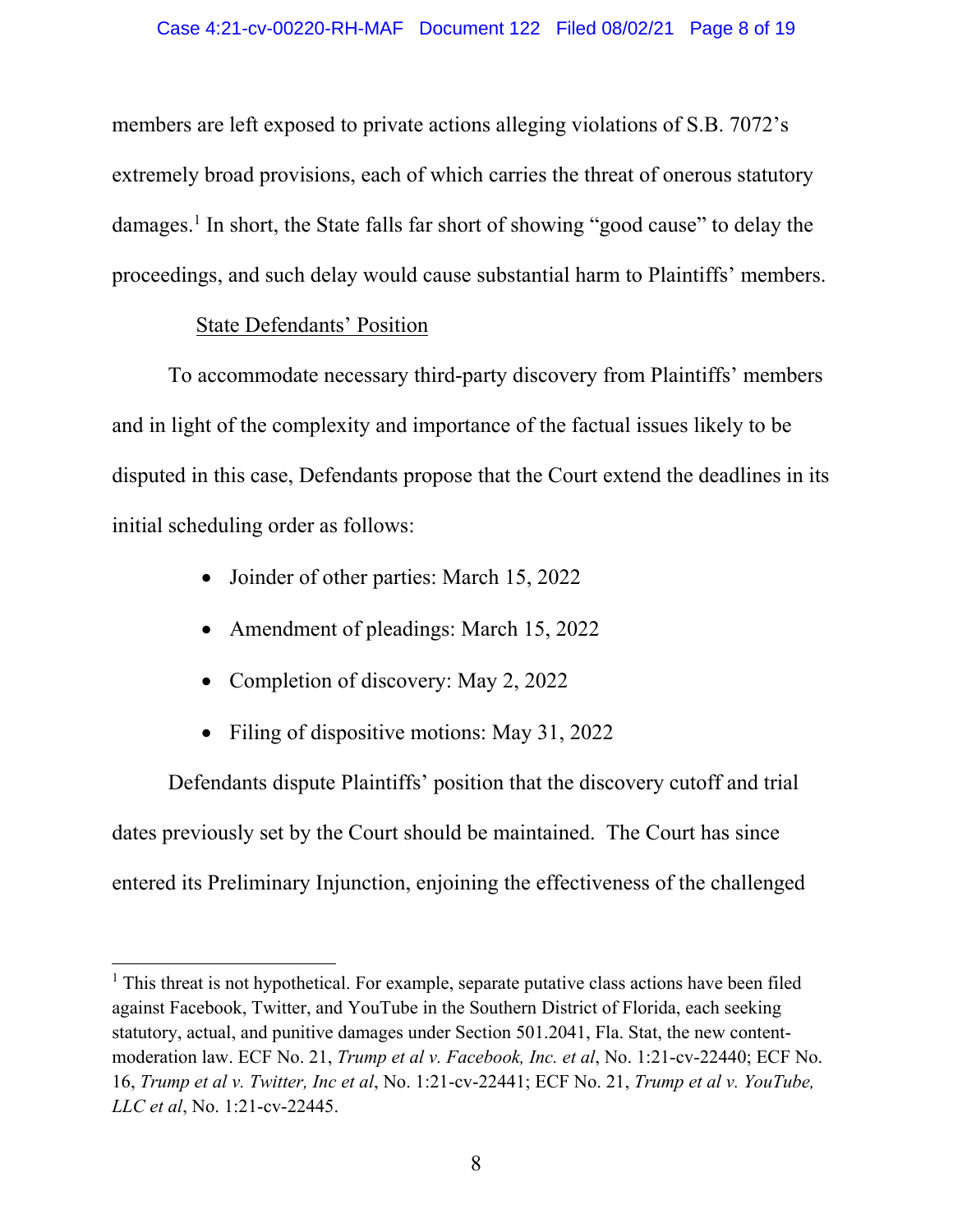Florida law during the pendency of this action and preserving the status quo ante. Because the defenses properly asserted by Defendants will require discovery from third parties, in particular from some or all of Plaintiffs' members—the real plaintiff parties in interest here—and because Defendants reasonably anticipate protracted motion practice in connection with their discovery efforts, a discovery cutoff of November 15, 2021, is unreasonable, unnecessary, and highly prejudicial to Defendants to the point of denying them due process. For the same reason, a trial date of February 22, 2022, is unreasonable, unnecessary, and highly prejudicial to Defendants to the point of denying them due process.

### **IV. Initial Disclosures**

The Parties agree to make Rule  $26(a)(1)$  initial disclosures on or before August 2, 2021. Rule 26(a)(2) and Rule 26(a)(3) disclosures will be made in compliance with the Court's Initial Scheduling Order.

### **V. Discovery Plan**

### A. Scope and Form of Discovery

## Plaintiffs' Position

As outlined above, little to no discovery is needed—much less the extensive and highly burdensome discovery that the State apparently contemplates because the constitutionality and enforceability of S.B. 7072 turns on legal issues that can be resolved based on the statutory language, the governing case law,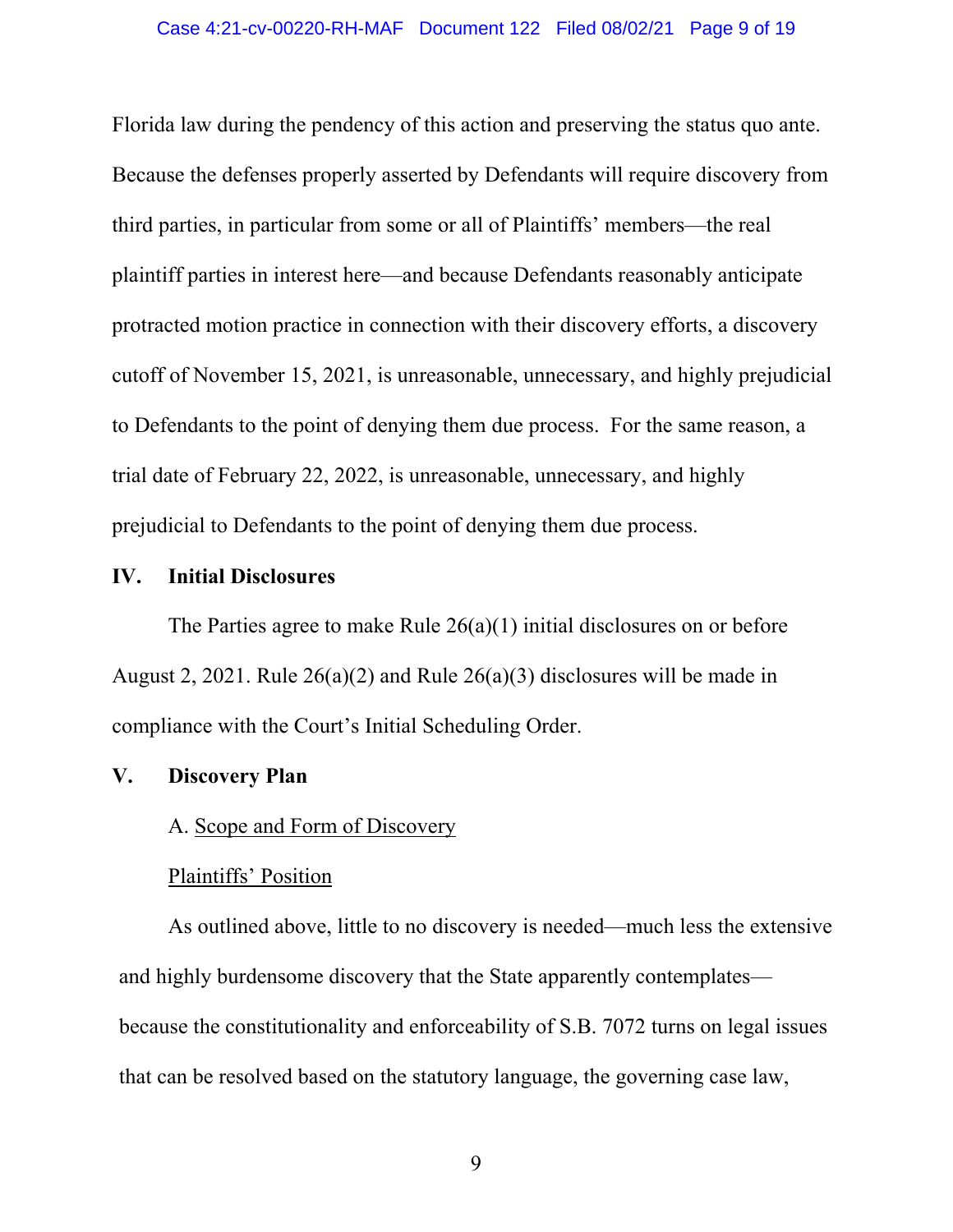publicly available information, and limited facts that are not subject to any genuine dispute. By no later than September 15, 2021, Plaintiffs intend to submit an early summary judgment motion that crystallizes those issues and articulates why the statute is both unconstitutional and preempted. Extensive discovery is not only unnecessary, but would also interfere with and chill the very First Amendment rights at issue in this case. *See supra* at 3-4 (citing cases).

Insofar as the State insists on pursuing aggressive discovery, Plaintiffs' early summary judgment motion will facilitate the efficient resolution of any remaining disagreement concerning the appropriate scope of discovery. The motion will confirm the key issues in dispute, and in response the State should be required to "convincingly show a substantial relation between the information sought and a subject of overriding and compelling state interest," *Gibson*, 372 U.S. at 546. That is a streamlined approach that better enables the parties to narrow the areas of disagreement and would allow the Court to resolve them in the concrete context of Plaintiffs' motion rather than on a piecemeal basis in response to various discovery requests and/or subpoenas issued by Defendants.

If, despite Plaintiffs' proposed approach, the Parties do proceed to engage in more general discovery, Plaintiffs reserve the right to seek discovery from the State on topics including but not limited to: (1) the legislative intent, process, and communications related to the consideration and enactment of S.B. 7072; (2) any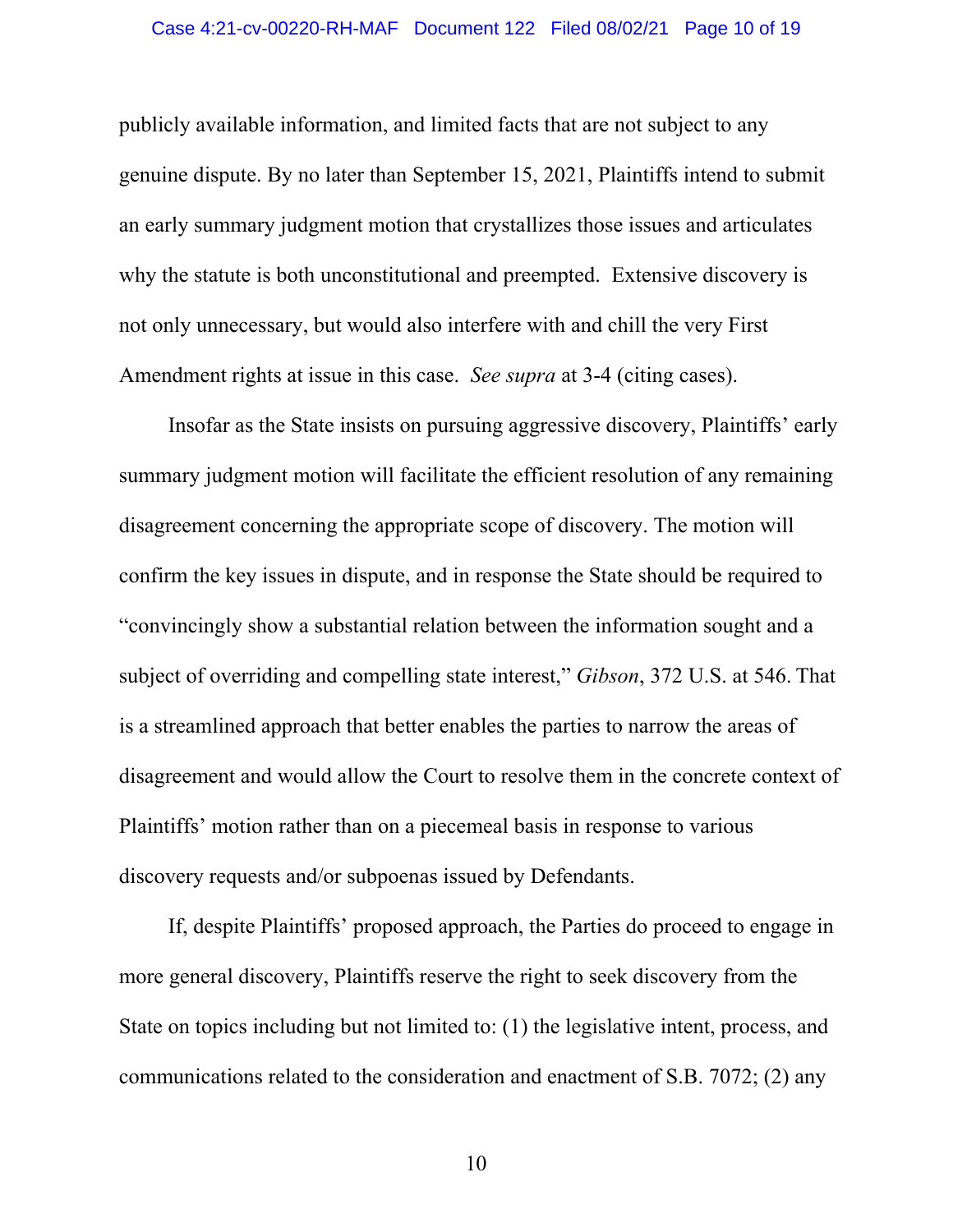information and data used to inform and support the legislative findings and provisions in S.B. 7072; (3) the scope of the law's impact on individuals and entities both within Florida and outside the State; and (4) the planned enforcement of the statute by the State and its various agents or agencies. Plaintiffs also reserve the right to seek to limit the number of discovery requests and/or depositions allotted to each Party for the sake of efficiency and preventing abusive practices.

#### State Defendants' Position

Plaintiffs' objection that Defendants must "demonstrate a legitimate and compelling need and basis" for "extensive and highly burdensome discovery" is misplaced and premature, misstates the law concerning the scope of the protections that the First Amendment affords a party opposing discovery, and mischaracterizes the discovery that Defendants intend to take.

As a threshold matter, Plaintiffs' objections are premature; an assertion of a First Amendment privilege or a claim of a potential chilling effect are to be raised and evaluated like any other privilege or alleged discovery burden, *i.e.*, in relation to specific discovery requests, Fed. R. Civ. P. 26(b)(1) ("Parties may obtain discovery regarding *any nonprivileged matter* that is relevant to any party's claim or defense[.]") (emphasis added). Such objections cannot be interposed as a complete and *ab initio* bar to discovery.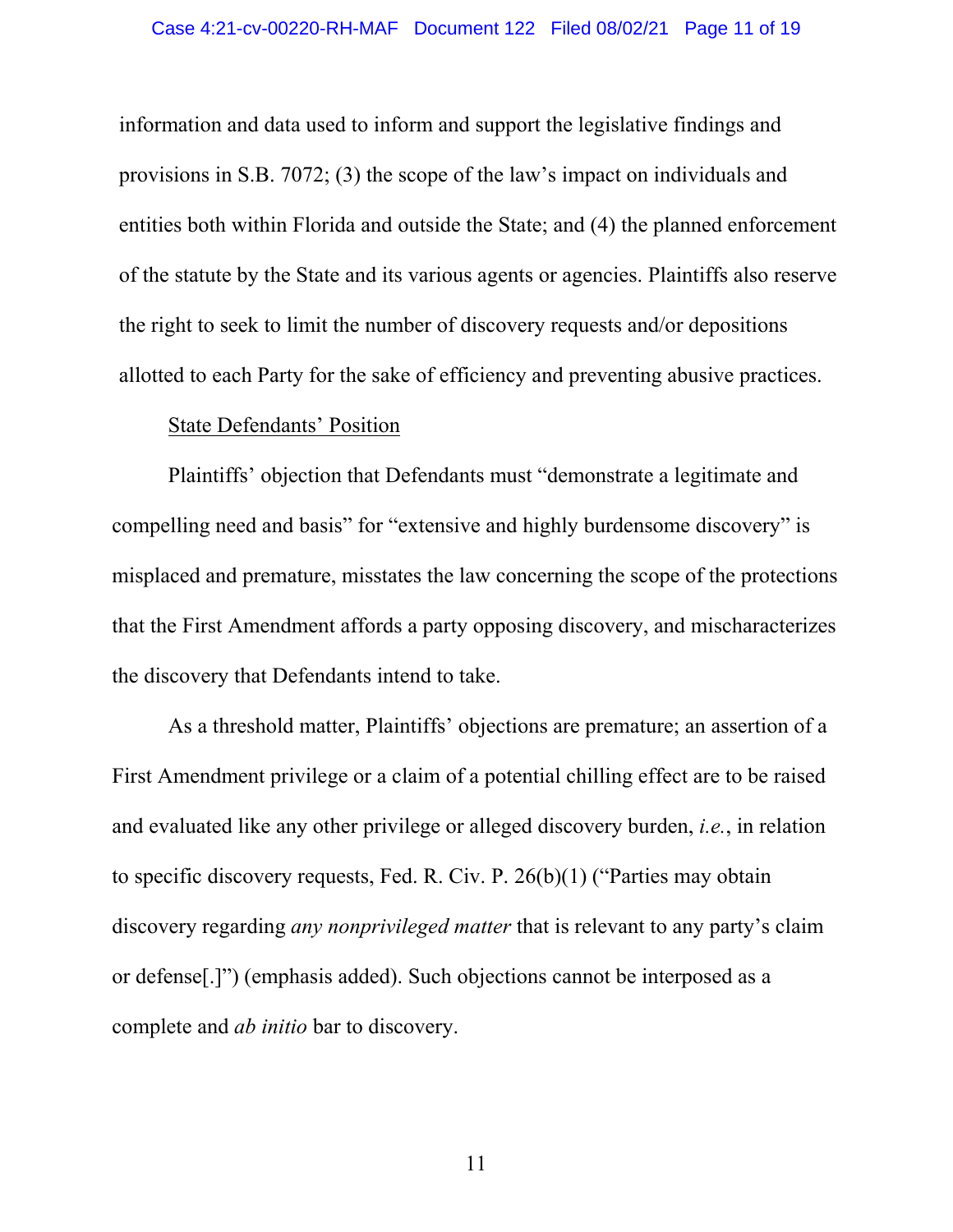Furthermore, in making their case for suppressing all discovery of evidence, Plaintiffs rely on two cases in which the subjects of ongoing government investigations sued to block the investigations on the ground that, if allowed to continue, they would chill their free speech. This is a far-cry from the situation here, where Plaintiffs are attempting to avoid the run-of-the-mill discovery obligations that the federal rules impose on all civil litigants. Plaintiffs have made no showing that discovery will seriously burden their First Amendment rights.

But even if they had, the information that Defendants intend to seek in discovery is highly relevant, necessary to the presentation of their case, and unavailable from other sources. For example, discovery regarding whether the platforms seek to convey a particular message through the content they host; the scope, meaning, and significance of their disclaiming in their terms of service of responsibility for that content; the extent to which the platforms exercise any editorial judgment in moderating content; and the extent to which the platforms constitute a bottleneck over their user's speech is essential for establishing whether the platforms are engaged in First Amendment activity at all and, if they are, what protections attach to that conduct under Supreme Court precedent. Discovery into these and other topics discussed above is essential to Defendants' case.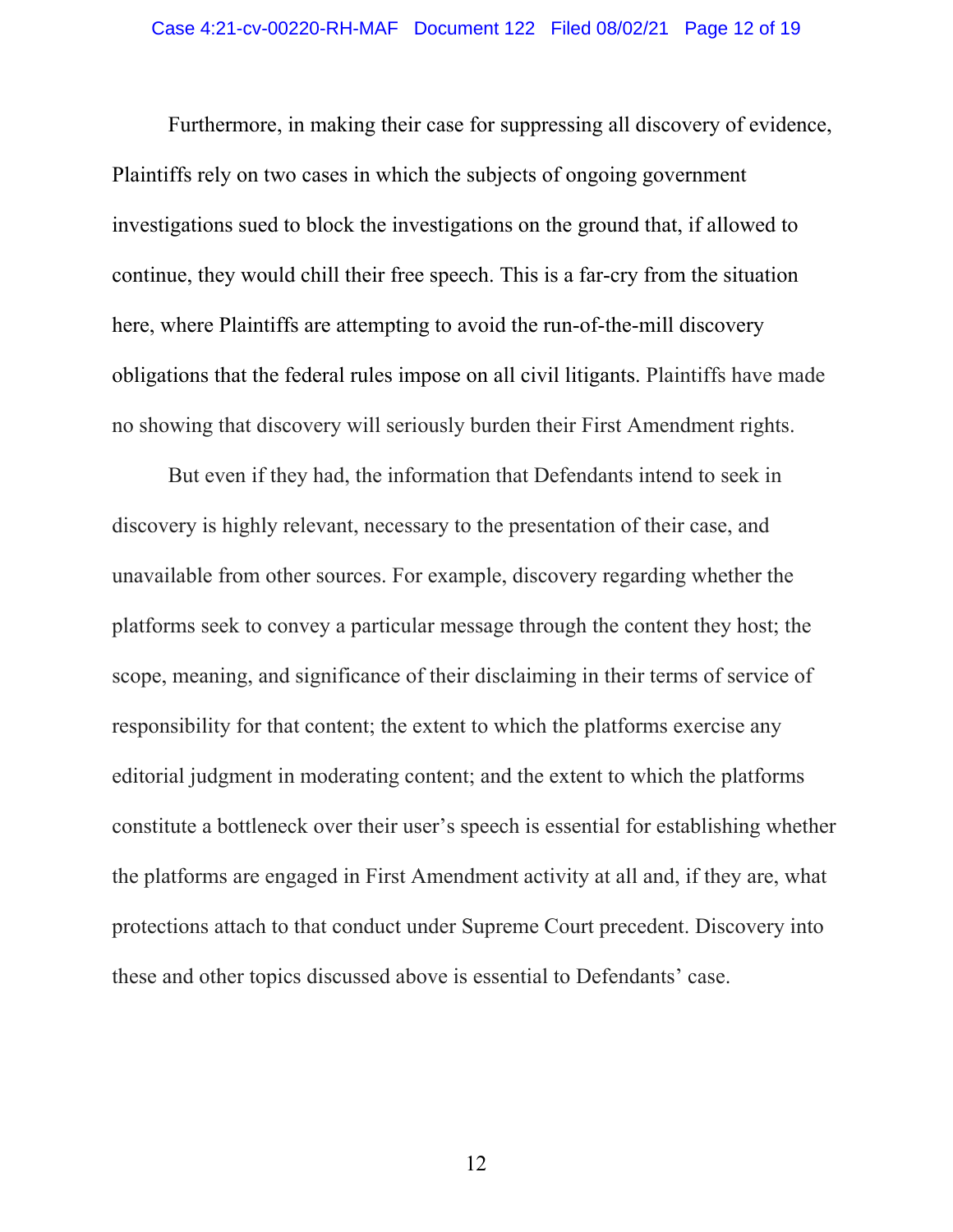#### B. Preservation of Potentially Discoverable Information

The Parties have agreed to take reasonable measures to preserve potentially discoverable information and/or documents, including Electronically Stored Information (ESI), that is relevant to this litigation from alteration or destruction in the ordinary course of business. At this point, the Parties do not foresee issues concerning the preservation of discoverable information.

#### C. Disclosure or Production of Electronic or Computer-Based Media

Subject to the parties' positions concerning discovery in general (see Section V.A, *supra*), the Parties may request production of electronic or computer-based media ("Electronic Stored Information" or "ESI"). Electronic discovery shall be limited to ESI that is reasonably available and accessible to the responding party in the ordinary course of business. The term "ESI" shall include, but is not limited to: email, word processing documents, spreadsheets, presentation documents, images, audio, video, and audiovisual recordings, databases, computer systems (hardware and software), servers, archives, backup for disaster recovery systems, tapes, discs, drives, cartridges, and other storage media, handheld wireless devices, mobile telephones, and paging devices.

*Identification and Production of Discoverable ESI*: The Parties shall review all ESI that has been identified as containing relevant discoverable information for responsiveness and privilege. In accordance with the guidelines described herein,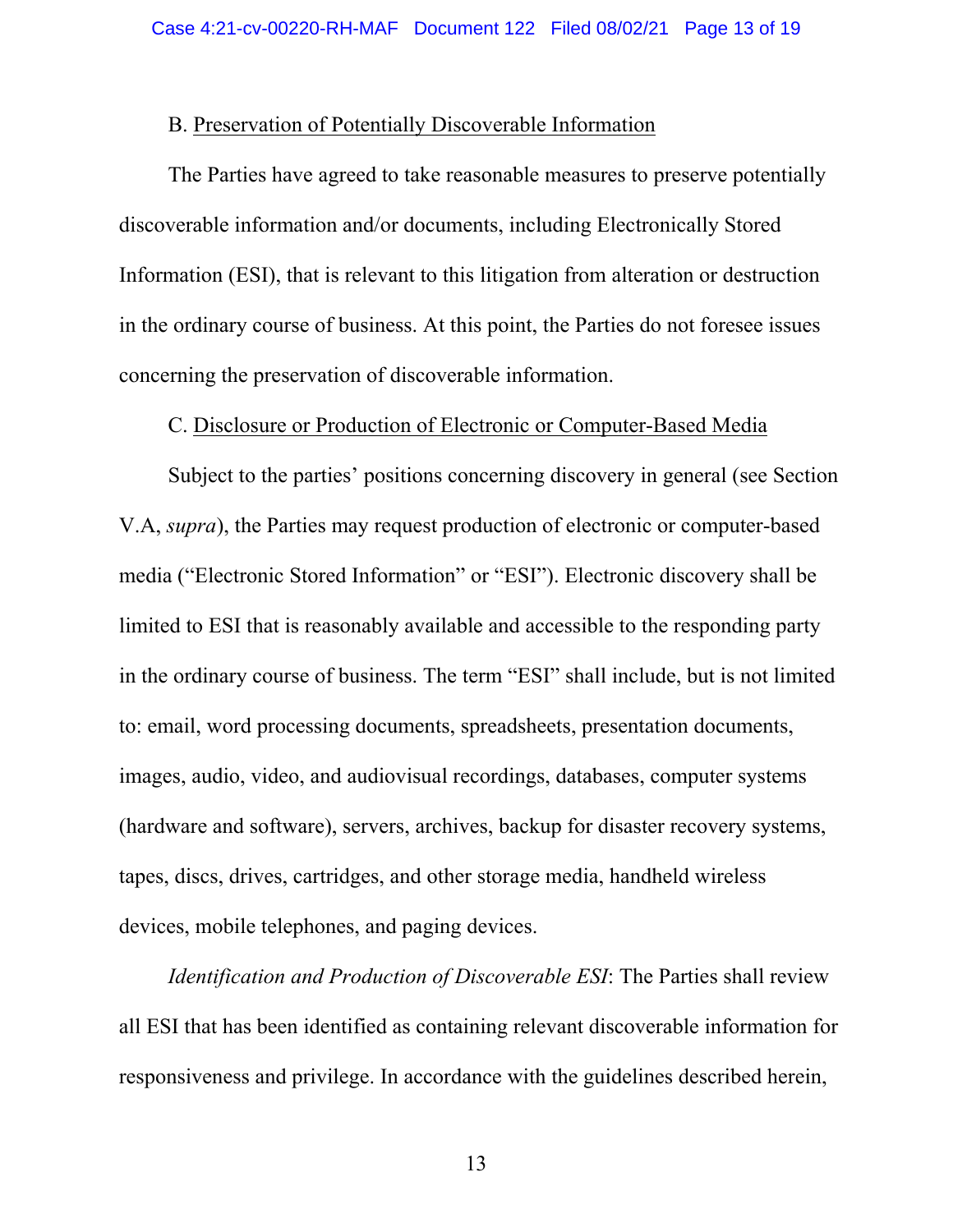the Parties shall produce ESI that is responsive and not privileged or otherwise protected. The producing party shall list on a privilege log any responsive ESI to which it claims a privilege or other protection.

*Scope and Cost Required*: The Parties do not expect that the cost and time required for disclosure or production of ESI will be beyond what is reasonably available and accessible to the Parties in the ordinary course of business.

*Form of Production of ESI*: ESI shall, to the extent possible, be produced in an accessible standard format and on a standard media (e.g., hard drive, thumb drive, or CD-ROM) or via email, an online server, or an online file transfer system. As a general matter, ESI should be produced in its native format. If any ESI is not readable, the producing party may elect to produce such information in hard copy format. Any ESI produced must include sufficient information to identify the author, sender, and recipient of the document as well as the date of its creation, revision, and/or transmission.

### D. Other Discovery Matters

Discoverable materials in this case, if any, may include personally sensitive information and information prohibited by law from disclosure to third parties. The Parties are currently drafting and plan to file a proposed Protective Order to govern any materials that may be produced in discovery in this case.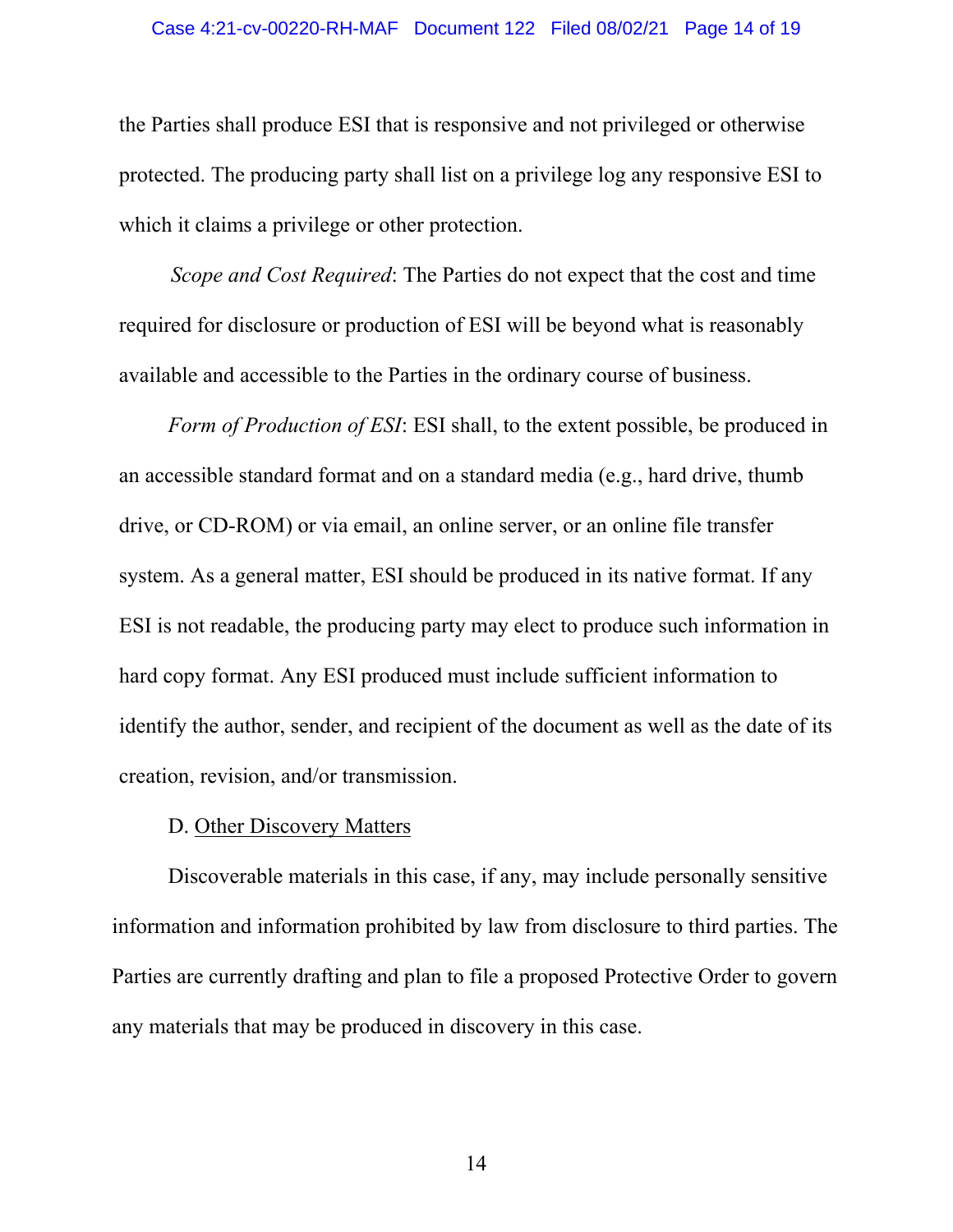### **VI. Motions Practice**

### Plaintiffs' Position

As discussed above, Plaintiffs intend to file an early motion for summary judgment by September 15, 2021 if not sooner. Plaintiffs do not plan to file other dispositive motions prior to that motion.

### State Defendants' Position

 Defendants do not intend to file a dispositive motion until the close of discovery. While the rules permit Plaintiffs to move for summary judgment at any time, Defendants will invoke their rights under Federal Rule of Civil Procedure 56(d) to the extent that an early summary judgment motion by Plaintiffs turns on disputed facts. Defendants do not believe that litigating serial summary judgment motions by Plaintiffs while discovery is ongoing will promote the efficient resolution of this case.

As officers of the Court, undersigned counsel agree to cooperate with each other and the Court to promote the just, speedy, and inexpensive determination of this action.

Respectfully submitted,

*/s/ Douglas L. Kilby*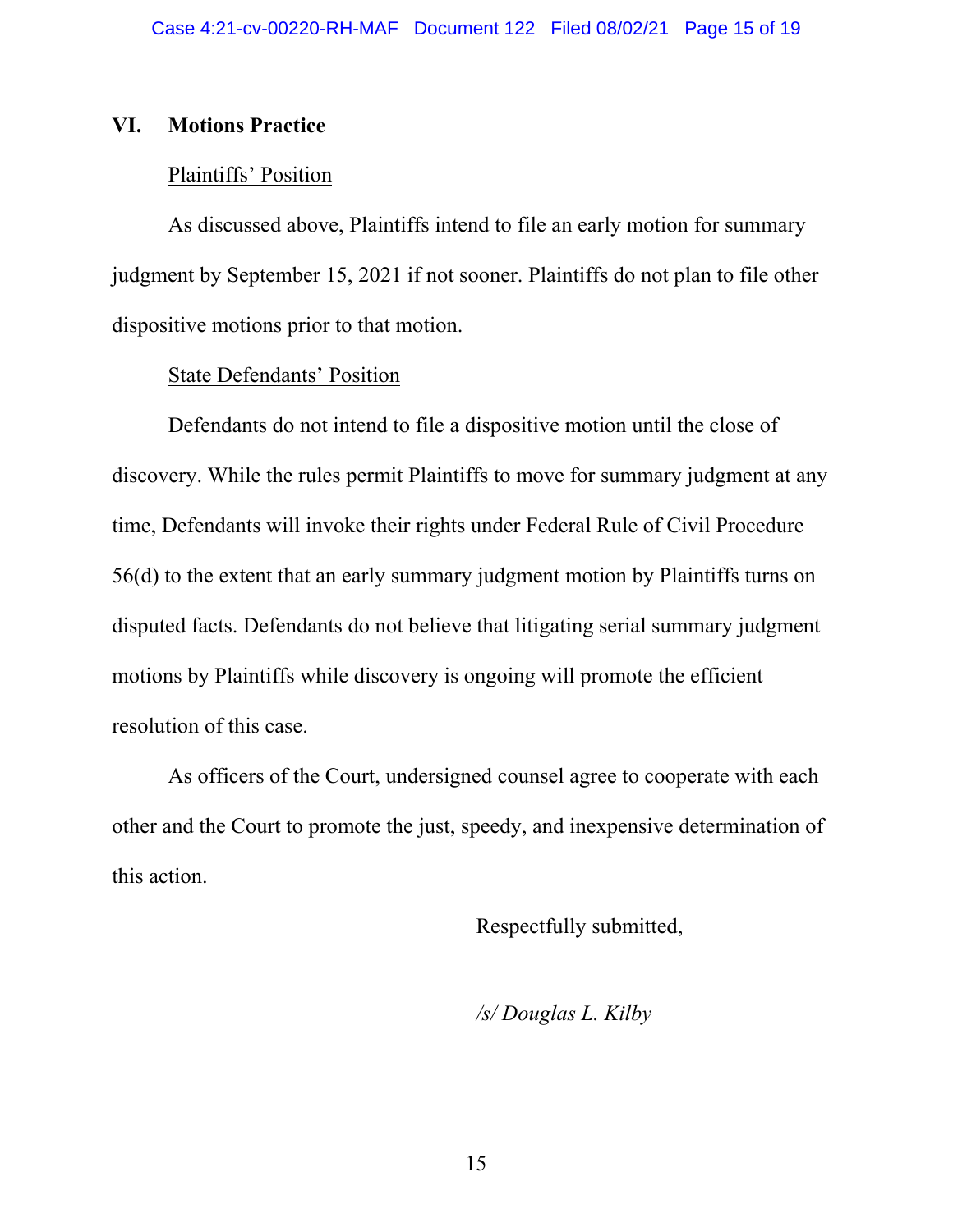| Ilana H. Eisenstein (admitted pro hac           | Douglas 1      |
|-------------------------------------------------|----------------|
| vice)                                           | Florida B      |
| Ben C. Fabens-Lassen (admitted pro hac Glenn Bu |                |
| vice)                                           | Florida B      |
| Danielle T. Morrison (admitted pro hac)         | Bridget S      |
| vice)                                           | Florida B      |
| DLA PIPER LLP (US)                              | Christoph      |
| One Liberty Place                               | Florida B      |
| 1650 Market Street, Suite 5000                  | <b>STEARN</b>  |
| Philadelphia, PA 19103-7300                     | <b>WEISSL</b>  |
| Phone: 215-656-3300                             | <b>SITTERS</b> |
| Fax: 215-656-3301                               | Highpoin       |
| Email: ilana.eisenstein@dlapiper.com            | $106$ East     |
| ben.fabens-lassen $@$ dlapiper.com              | Tallahass      |
| danielle.morrison@dlapiper.com                  | Phone: (8)     |
| jonathan.green@dlapiper.com                     | Email: dk      |
|                                                 |                |

Christopher G. Oprison Florida Bar No. 0122080 J. Trumon Phillips Florida Bar No. 84568 DLA PIPER LLP (US) 200 South Biscayne Blvd., Suite 2500 Miami, Florida 33131 Phone: 305-423-8500 Fax: 305-675-6366 Email: chris.oprison@dlapiper.com trumon.phillips@dlapiper.com sheila.hall@dlapiper.com

Peter Karanjia (admitted hac vice) James J. Halpert (pro hac vice

L. Kilby ar No. 0073407 rhans, Jr. ar No. 0605867 mitha ar No. 0709581 ner R. Clark ar No. 1002388 IS WEAVER MILLER ER ALHADEFF  $\&$  $SON, P.A.$ It Center College Avenue, Suite 700 see, FL  $32301$  $(50) 580 - 7200$ kilby@stearnsweaver.com gburhans@stearnsweaver.com bsmitha@stearnsweaver.com crclark@stearnsweaver.com

Lauren Gallo White (admitted *pro hac vice*) Meng Jia Yang (admitted *pro hac vice*) WILSON SONSINI GOODRICH & ROSATI, P.C. One Market Plaza Spear Tower, Suite 3300 San Francisco, CA 94105 Phone: (415) 947-2000 Email: lwhite@wsgr.com mjyang@wsgr.com

Brian M. Willen (admitted pro hac vice)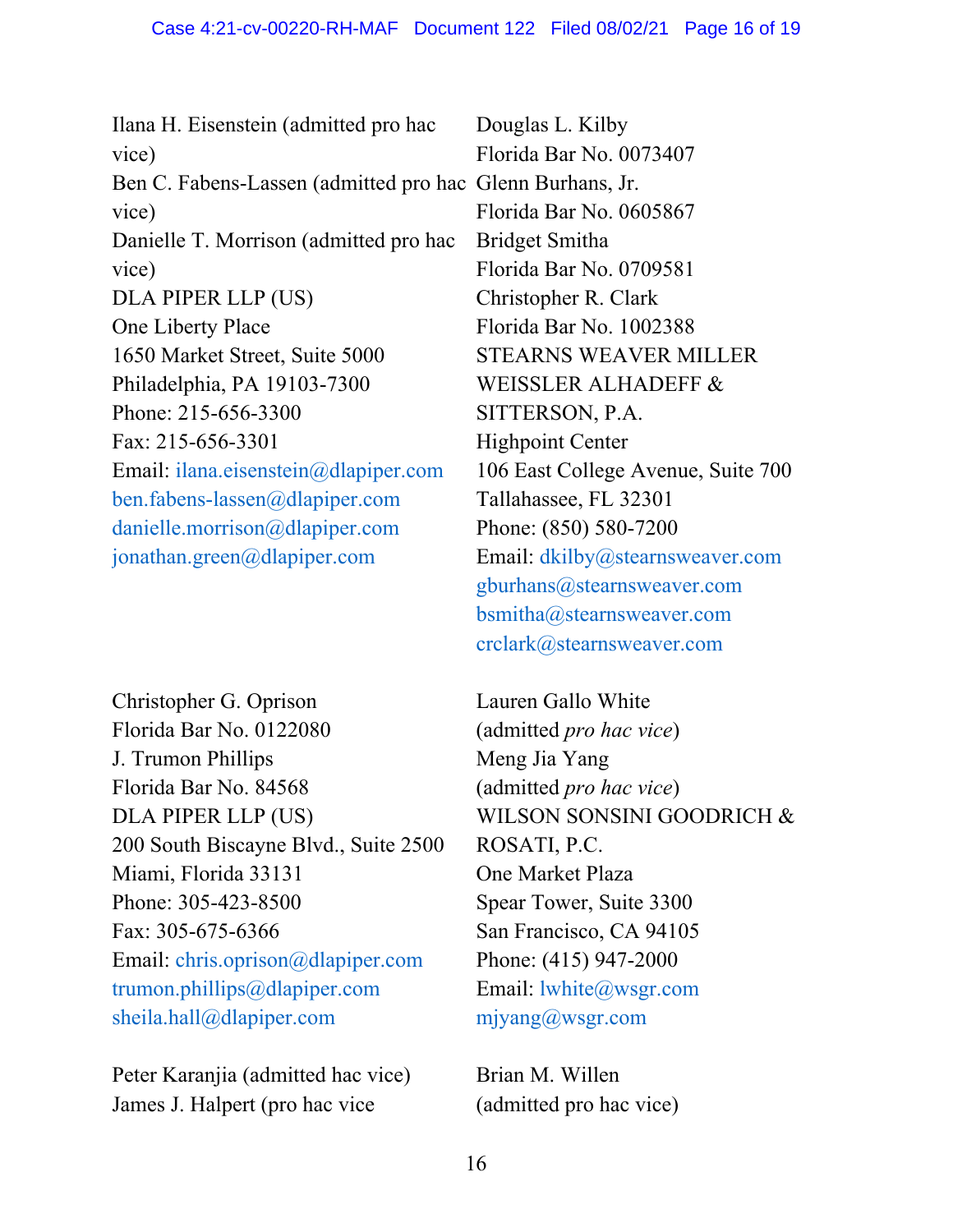forthcoming) DLA PIPER LLP (US) 500 Eighth Street, NW Washington, DC 20004 Phone: 202-799-4000 Fax: 202-799-5000 Email: peter.karanjia@dlapiper.com jim.halpert@dlapiper.com

*Attorneys for Plaintiff NetChoice, LLC Attorneys for Plaintiff Computer &* 

/s/Blaine H. Winship Blaine H. Winship Florida Bar No. 356913 Chief Assistant Attorney General Complex Litigation Bureau

Daniel W. Bell Florida Bar No. 1008587 Chief Deputy Solicitor General

Office of the Attorney General of Florida The Capitol, Suite PL-01 Tallahassee, Florida 32399-1050 Telephone: (850) 414-3300 Facsimile: (850) 488-4872 Blaine.winship@myfloridalegal.com Daniel.bell@myfloridalegal.com

*Attorneys for Defendants Ashley Moody, in her official capacity as Attorney General of Florida; Joni Alexis Poitier, in her official capacity as Commissioner of the Florida* 

Steffen N. Johnson (admitted pro hac vice) WILSON SONSINI GOODRICH & ROSATI, P.C. 1700 K St NW Washington, DC 20006 Phone: (202) 973-8800 Email: bwillen@wsgr.com sjohnson@wsgr.com

*Communications Industry Association*

/s/Charles J. Cooper Charles J. Cooper (248070DC) David H. Thompson (450503DC) Brian W. Barnes\* Joseph O. Masterman (Florida Bar No. 1004179) COOPER & KIRK, PLLC 1523 New Hampshire Ave., NW Washington, DC 20036 (202) 220-9600 ccooper@cooperkirk.com dthompson@cooperkirk.com bbarnes@cooperkirk.com jmasterman@cooperkirk.com \*Admitted *pro hac vice* 

James W. Uthmeier Florida Bar No. 113156 General Counsel Raymond F. Treadwell Florida Bar No. 93834 Chief Deputy General Counsel EXECUTIVE OFFICE OF GOVERNOR RON **DESANTIS**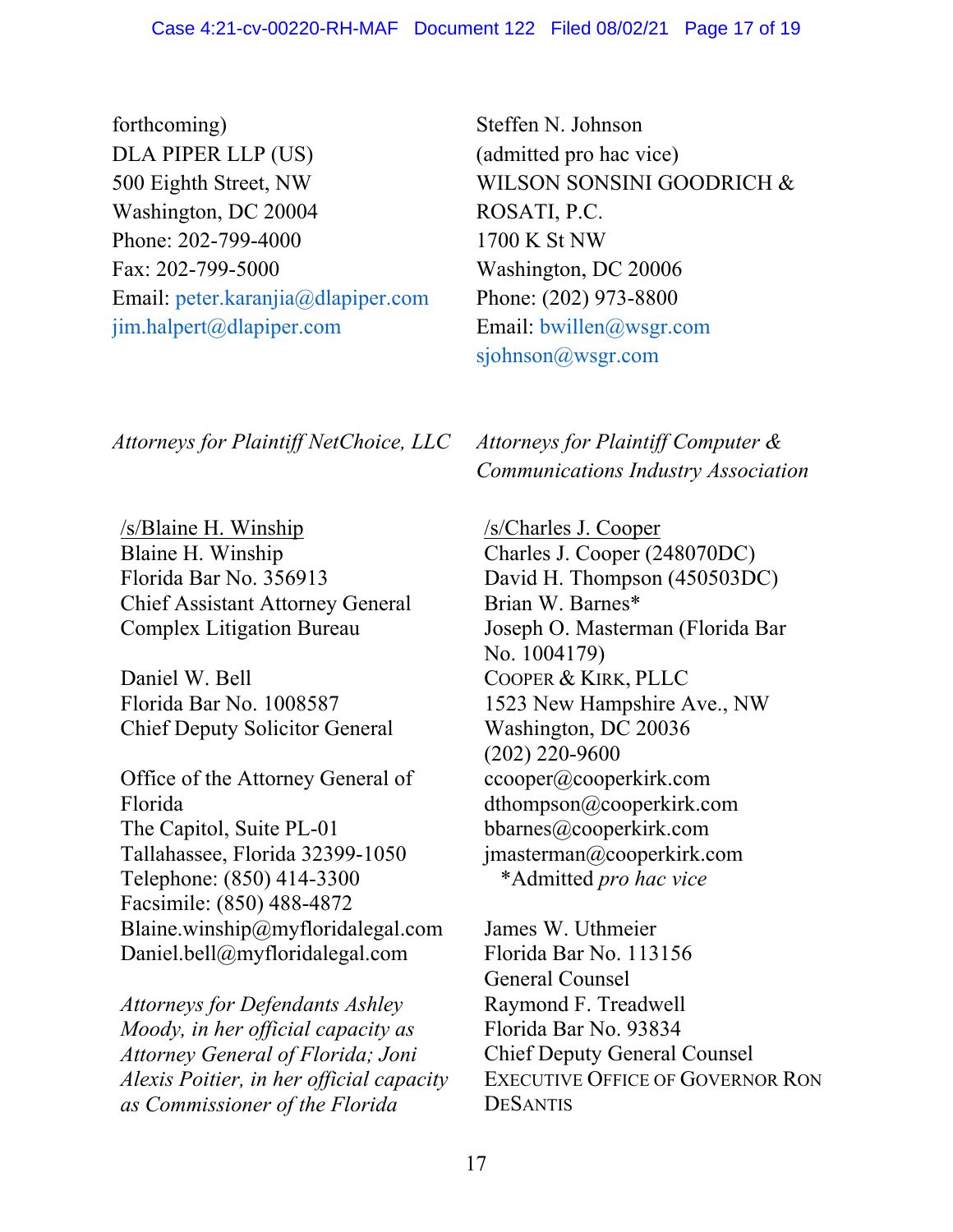*Elections Commission; Jason Todd Allen, in his official capacity as Commissioner of the Florida Elections Commission; John Martin Hayes, in his official capacity as Commissioner of the Florida Elections Commission; and Kymberlee Curry Smith, in her official capacity as Commissioner of the Florida Elections Commission* 

Office of the General Counsel The Capitol, PL-05 Tallahassee, FL 32399 (850) 717-9310 James.Uthmeier@eog.myflorida.com Ray.Treadwell@eog.myflorida.com

*Attorneys for Defendant Patrick Gillespie, in his official capacity as Deputy Secretary of Business Operations of the Florida Department of Management Services*